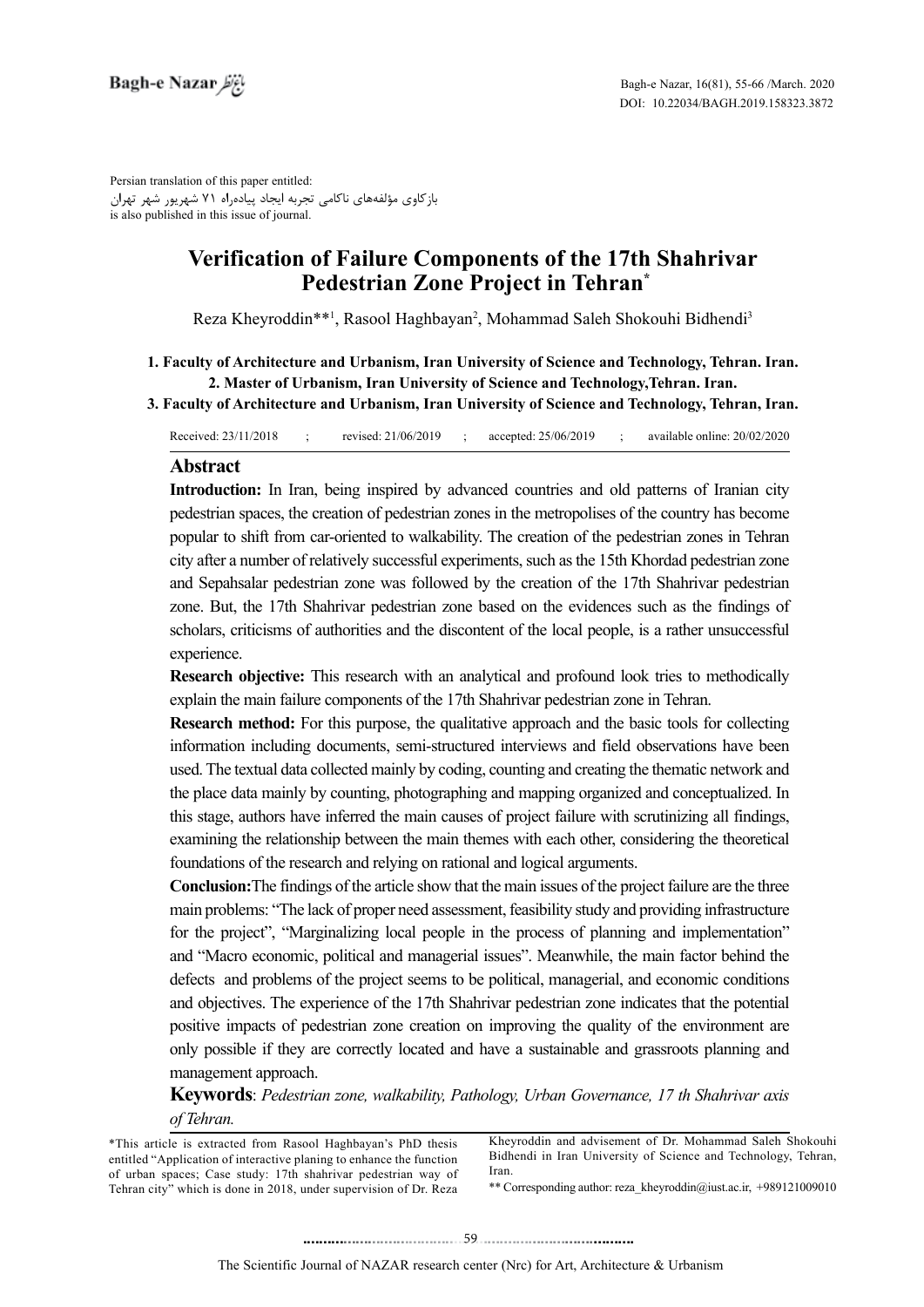#### **Introduction**

Recently, creation of the pedestrian zone and urban pedestrian spaces is a key indicator of sustainable development and the promotion of life quality in cities. The pedestrian zone, which has a European and North America origin (Gregg, 2018, 4), was created in response to the negative effects of vehicles priority in Flores, 2014; Parajuli & Pojani, 2017). Pedestrian zones cities (Castillo-Manzano; Lopez-Valpuesta & Asencioare usually found in urban centers with maximum social roles and social interactions (Tashakori  $\&$ Mehrabani Golzar, 2018; Haji rezaei, 2019) and the aim of increasing vitality, economic prosperity, attracting tourists, providing recreation space and increasing the health of citizens (Oranratmanee  $\&$  Sachakul, 2014); (Soni & Soni, 2016). In Iranian cities, inspired by about a century successful experience of advanced countries (Özdemir & Selçuk, 2017; Francis, 2016), the creation of urban pedestrian zones has been widespread in the past two decades. As several pedestrian zones have been created inside the metropolises of the country such as Tehran, Mashhad, Tabriz and Rasht to shift from car-<br>oriented to walkability.

The creation of the pedestrian zone in Tehran, after some relatively successful experiences, such as 15 th Khordad pedestrian zone and Sepahsalar pedestrian zone was followed by the plan of the 17th Shahrivar pedestrian zone in district 12 of Tehran  $(Nasri, 2015; Falah)$ Manshadi, Rouhi & Khodaverdi, 2016; Sadeghi, Dadgar; Pour Jafar & Neshat Efatian, 2017). The 17th Shahrivar pedestrian zone, in contrast to the aforementioned pedestrian zones, was created on a car-oriented street with the main role of transit and not the destination of urban travel that its level of success and its performance has been very controversial. From the failure evidence of the plan, in addition to the results of research carried out by the scholars (Pourahmad: Zanganeh Shahrakie & Safaei Rineh, 2016; Soltani, Farnoosh & Pishro, 2015; Etesam & Nouri, 2017; Shah Hosseini & Ismailis Taromi, 2016; Ogagh; Haraeni & Imani, 2017), we can point out the field evidence. Massive protests by local people and the prevailing dissatisfaction among them (especially the businessmen), the reopening of a large

............................................................

part of the way on the vehicles and lack of realization of the cultural pedestrian vision, attest to the failure plan hypothesis to achieve the goals of the plan.

The present study seeks to address the pathology and explanation of the main failure factors of the 17th Shahrivar project. Because, despite the severe criticisms on this project in scientific and urban assemblies, most judgments and comments about this project are hasty claims on the project performance (Weaknesses in analytical and methodical content (that makes it difficult to rely on them. Therefore, a review and study that explains and outlines the key factors of the project failure, are necessary for the present research. The methodological evaluation of the failure components and pathology of the executive consequences of such controversial projects can reveal the actual and accurate amount of these projects success and can avoid the repetition of mistakes and shortcomings in future similar plans and doing the costly and futile work. It can also prevent the formation of a negative attitude of authorities and citizens towards urban space pedestrian plans and diminish the dominance of car-oriented on urban space .Therefore, this research tries to answer the following questions: What are the basic components of the failure in the 17th Shahrivar pedestrian zone project? How do the consequences of the creation process of the 17th Shahrivar pedestrian zone project make it an unsuccessful experience? And Finally, this article presents and discusses the considerations to address the failure factors of the plan based on the analysis and research aspects.

### **Theoretical foundations and research background**

#### • Requirements for the success of urban *pedestrian* zones

The successful implementation of pedestrianization projects depends on the requirements and conditions on the macro and local level of the project area. Pedestrianization projects should be shaped in the context of policy sustainability and public acceptance. by considering strategic and previously approved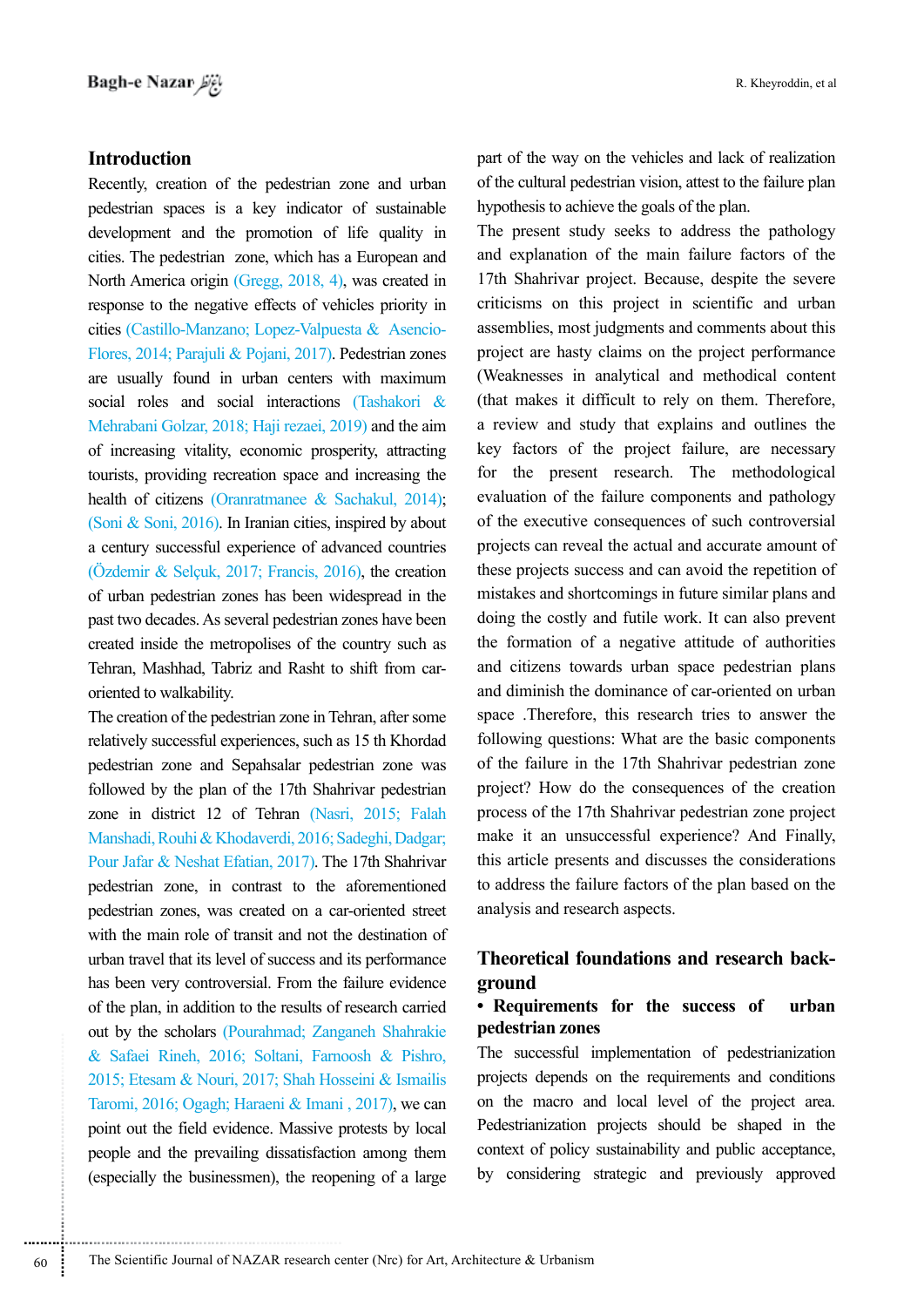documents, integrated management, stakeholders consent and participation, a gradual process, long-term managerial actions and in a holistic approach (Sadeghi et al., 2017, 23). Usually, city centers, inside historical areas, business centers of the city and areas with cultural recreational services are considered as suitable alternatives for pedestrianization in cities (Blaga,  $2013$ . Of course, this proposed locations must have basic criteria such as the appropriate length and width, uses, security, human scale and outstanding activities the high presence and activity of pedestrians, mixed-(Shieh; Habibi & Haghi, 2013, 48-47; Mohammadian Mosammam, Sarraffi, Tavakoli Nia & Isa Lo, 2016, 52; Kashani Jou, 2010). Also efficient and successful pedestrianization should be completed as part of a comprehensive multi-dimensional policy with issues such as access and links to public transportation, public parking management, bicycle infrastructure and providing green space (Parajuli & Pojani, 2017, 18: Nieuwenhuijsen & Khreis, 2016, 254).

"Kai Bates" in a study on pedestrian zones success factors in Europe and the United States, put the main elements of a successful pedestrian zone in four categories: use, accessibility, design, and comfort (Bates,  $2013$ . He said the most important thing in creating a successful pedestrian zone is having shops, restaurants and various attractions that draw users into the space (ibid.). Scholars such as "Cole E. Judge" and "Dorina" Pojani" by examining successful pedestrian zones in the United States, have also come to the conclusion that these pedestrian zones have mainly features such as being in small and medium-sized cities, near or attached to a major anchor such as a university or beach and located in a major tourist location (Judge, 2013; Pojani,  $2008$ ). Therefore, it seems that choosing the suitable location to create a pedestrian zone is more important than its design quality.

Also, successful implementation of pedestrianization projects depends on the precise and comprehensive consideration of the context and cultural conditions of the project area. For example, the context conditions in the United States, such as lower population and employment densities in central cities, greater automobile

dependence in metropolitan areas, fewer historic city centers, have been effective in failures or successes of its country's pedestrian zone  $(Kott, 2017, 321)$ . According to the cases mentioned, successful implementation of pedestrian zone projects requires proper location and appropriate context in the framework of an efficient and sustainable transport system. In addition, in order to avoid repeating the creation of unsuccessful pedestrian zone projects, efforts should be made to obtain accurate information on the status of the project areas and at first, pedestrian zones should be created temporarily and reversibly  $(Speck, 2018, 170)$ . Observing the above points, especially in Iran, because of pedestrianization approach being new, has great importance.

# The background of pedestrianization in **Tehran** city

zation project (Fallah Manshadi,<br>
nodaverdi Nelkhasi, 2014, 156).<br>
he mentioned deficiencies, except<br>
rivar pedestrian zone, none of the<br>
rojects have been converted again to<br>
senter (Nrc) for Art, Architecture & Urbanism<br> Several pedestrian zones have been implemented in Tehran, including the pedestrian zones of 15th khordad street (Globandak), Bab Homayoun and Naser Khosrow axis, Marvi alley, Saff (Sepahsalar) street and 17th Shahrivar axis. The development of pedestrianization in Tehran has been faced with difficulties such as the long history of automobile domination, lack of vision or master plans for pedestrians, the poor quality of streets and emphasis on the physical development of the city, instead of a holistic approach (Mofidi  $&$  Kashani Jou, 2010, 133) The experiences of implemented pedestrian zones in Tehran city show that along with the relatively good performance of pedestrianization projects in providing walking facilities such as pavement and lightening, there are important shortcomings such as lack of mixed land use, motorcycles and cars penetrating the pedestrian zones, lack of public toilets and disabled facilities and ignorance of public participation in pedestrianization project (Fallah Manshadi, Rouhi & Khodaverdi Nelkhasi, 2014, 156). But, despite the mentioned deficiencies, except the 17th Shahrivar pedestrian zone, none of the implemented projects have been converted again to the riding way.

The Scientific Journal of NAZAR research center (Nrc) for Art, Architecture & Urbanism  $\frac{1}{2}$  61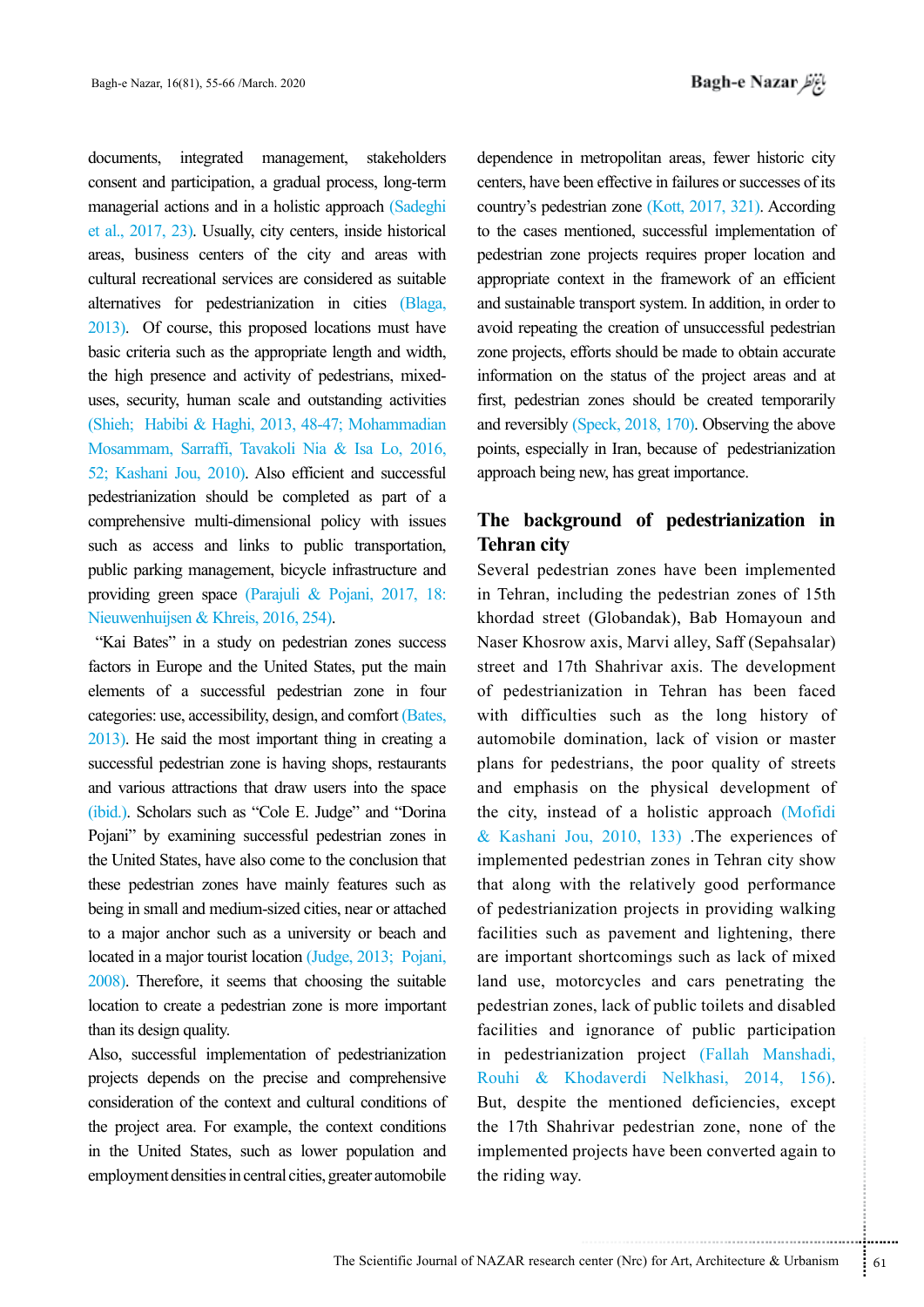# **Research Background of the 17th Shahrivar pedestrian zone project in Tehran**

Several studies have been carried out by the scholars on the case study of the 17th Shahrivar pedestrian zone (Pakzad & Gulrokh, 2015; Shamaee & eqbal, 2016; Soltani, Farnoosh & Pishro, 2015; Pourahmad et al. 2016; Etesam & Nouri, 2017; Shah Hosseini & Ismailian Taromi, 2016; Ogagh, Haraeni & Imani, 2017; Fallah Manshadi, Rouhi & Khodaverdi, 2015; Kannouni, Razavian & Moslemi, 2016). These studies mainly focus on describing the status of life and place, evaluating and doing pathology of the pedestrian zone project and planning to improve the environmental quality in the area. Some of these studies have been related to the purpose of the present study; (pathology and explaining the essential factors of project failure) which we will discuss their useful findings  $(Table 1)$ .

The studies in Table 1 are mainly based on quantitative methods and focusing on field studies and has a little focus on deep identification and analysis of the root causes of the failure in the 17th Shahrivar pedestrian zone project. Meanwhile, "Etesam and Nouri" tried to identify the failure causes of the 17th Shahrivar pedestrian zone project with their qualitative approach. According to the scholars 'findings (See Table 1), it seems that the unsuitable location has been one of the the main points emphasized by scholars. Also, the aspect of the definition and project planning has been criticized because of neglecting the local .community

#### **method Research**

The present research is an applied research method with a descriptive, analytical method that studies the case of 17th Shahrivar pedestrian zone project in Tehran. The basic goal is to gain an in-depth knowledge and from different aspects to the plan of the 17th Shahrivar pedestrian zone, based on the holistic view in order to identify and explain the main factors behind the failure of the project. Therefore, in order to achieve the research goal. a qualitative approach and various tools are used to collect data about past events, current situation and environmental factors that interfere with the identity and characteristics of the area. In this research have been used three basic tools of organized interviews and field observation, details qualitative research, including documents, semiof which are shown in Fig.1. Various tools and techniques presented in Fig.1, each which was applied with a specific intention to complete the information, check the accuracy of previous information and discover the hidden dimensions of the subject. The statistical population of the study consisted of the main stakeholders of the project: urban authorities, residents, Shopkeepers and environmental users who have been selected on the basis of a randomized available judgment sampling method. Due to the qualitative research approach, besides the use of various techniques, sample size is considered based on theoretical .saturation

Field observation section has been investigated with the help of daily notes, counting, photographing and mapping. The textual data of the documents and interviewing section mainly have been organized and conceptualized with the help of open coding and axial coding, counting the themes, using the substitution model and the correlational model for reducing the themes and creating the thematic network. In the analysis stage, the authors have inferred the main issues of project failure by considering the research question, scrutinizing the whole of the findings, examining the relationship between the main themes with each other, considering the background and theoretical foundations of the research and relying on rational and logical arguments. Then, the status of these issues in the process of the project, evidence and signs on them and their implications and consequences on the project, have been analyzed and explained. In the end, by summarizing and concluding the findings, the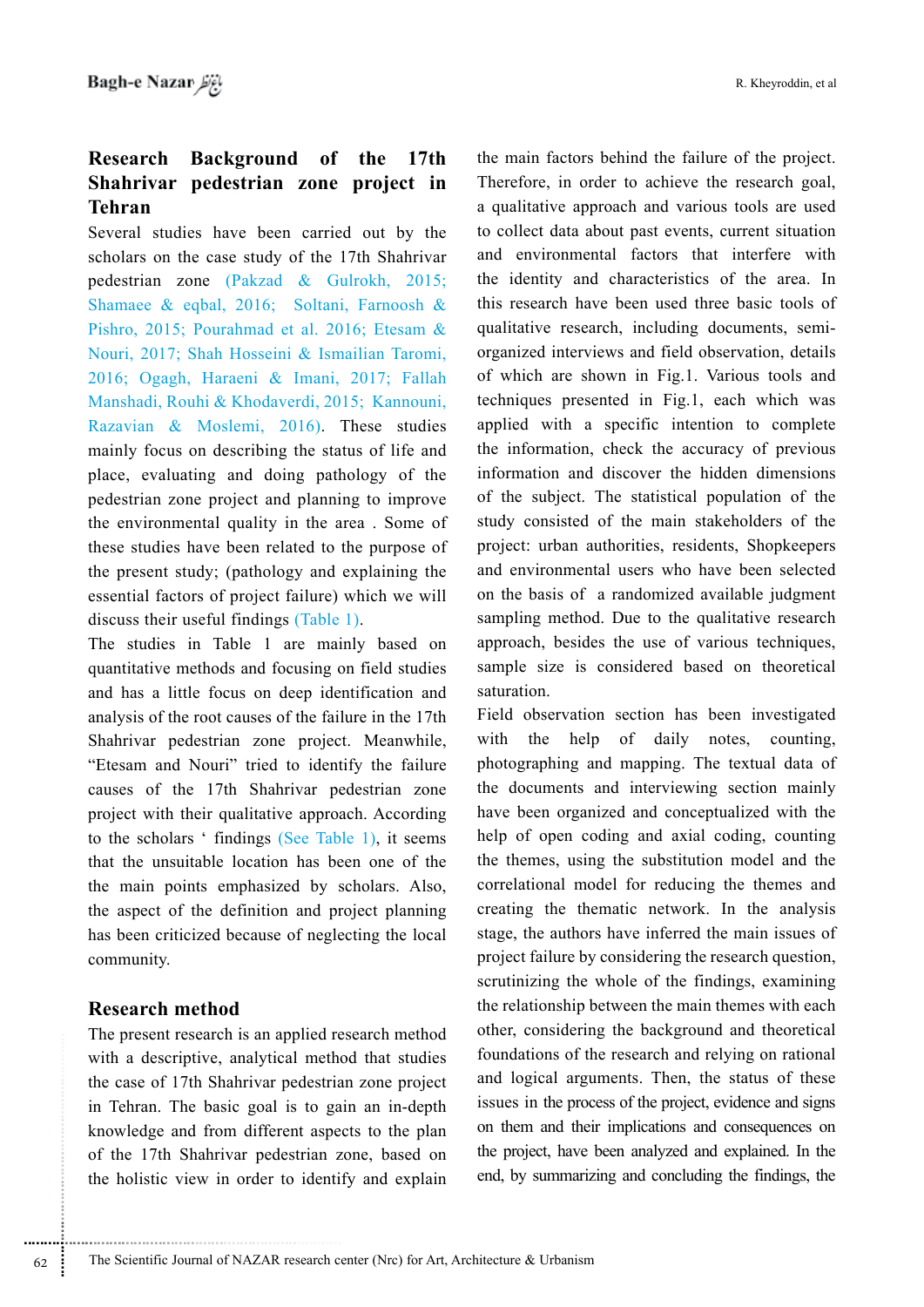| <b>Scholars</b>                                   | <b>Findings</b>                                                                                                                                                                                                                                                                                                                                                                                                                                                                                                                                                                                                                                                                                                                                                                                                                                                                                                                                                                                                                                                                 |
|---------------------------------------------------|---------------------------------------------------------------------------------------------------------------------------------------------------------------------------------------------------------------------------------------------------------------------------------------------------------------------------------------------------------------------------------------------------------------------------------------------------------------------------------------------------------------------------------------------------------------------------------------------------------------------------------------------------------------------------------------------------------------------------------------------------------------------------------------------------------------------------------------------------------------------------------------------------------------------------------------------------------------------------------------------------------------------------------------------------------------------------------|
| <b>Fallah Mensha-)</b><br>(di et al, 2015)        | With the introduction of pedestrian assessment criteria and weighting through the AHP model, using<br>the interviews and field observations, was mentioned the most important weaknesses of the 17th<br>zone, including the insecure and unpopular atmosphere, massive dissatisfaction Shahrivar pedestrian<br>of car-oriented land uses, disproportionate width and height of the of the Shopkeepers, dominance<br>space enclosure) and the disruption of traffic in the street (the problem of shading and the sense of<br>zone alleys and axes around the pedestrian                                                                                                                                                                                                                                                                                                                                                                                                                                                                                                         |
| Shah Hos-)<br>seini & Ismailian<br>(Taromi, 2016) | Using the quantitative method and making observations and preparing a questionnaire for the local<br>people was done the pathology of the 17 <sup>th</sup> Shahrivar pedestrian zone project in terms of physical,<br>zone project economic (activity) aspects that the unsuitable location of the 17th Shahrivar pedestrian<br>zone were among the main factors in terms of residential area and the long length of the pedestrian<br>behind the lack of citizens' welcome to this pedestrian zone.                                                                                                                                                                                                                                                                                                                                                                                                                                                                                                                                                                            |
| Ogagh et al,)<br>(2017)                           | Using SPSS software and Spearman correlation coefficient, the role of pedestrian zone and its im-<br>pact on social and economic changes have been investigated in the area. Eventually the project's<br>failure have been considered because of this reason that before the implementation of the pedestrian<br>project, this axis has a favorable economic situation due to the convenient traffic situation and high<br>vehicles traffic which resulted in stopping and buying citizens. But after the implementation of the<br>project, with the entry prohibition of the vehicles, this axis has lost its role in the transferring of citi-<br>zens and has led to the economic recession and a reduction in security. In addition, this project due to<br>lack of people participation and local decision making at the time of the project implementation and<br>ignoring the economic, social and cultural conditions and formation based on organizational power,<br>has failed to create a specific social form and identity after the implementation for the people. |

Table 1. Findings of research related to the case study of the 17th Shahrivar pedestrian zone area. Source: authors.



Fig. 1. Trend, details and tools used to collect information on the 17th Shahrivar axis. Source: authors.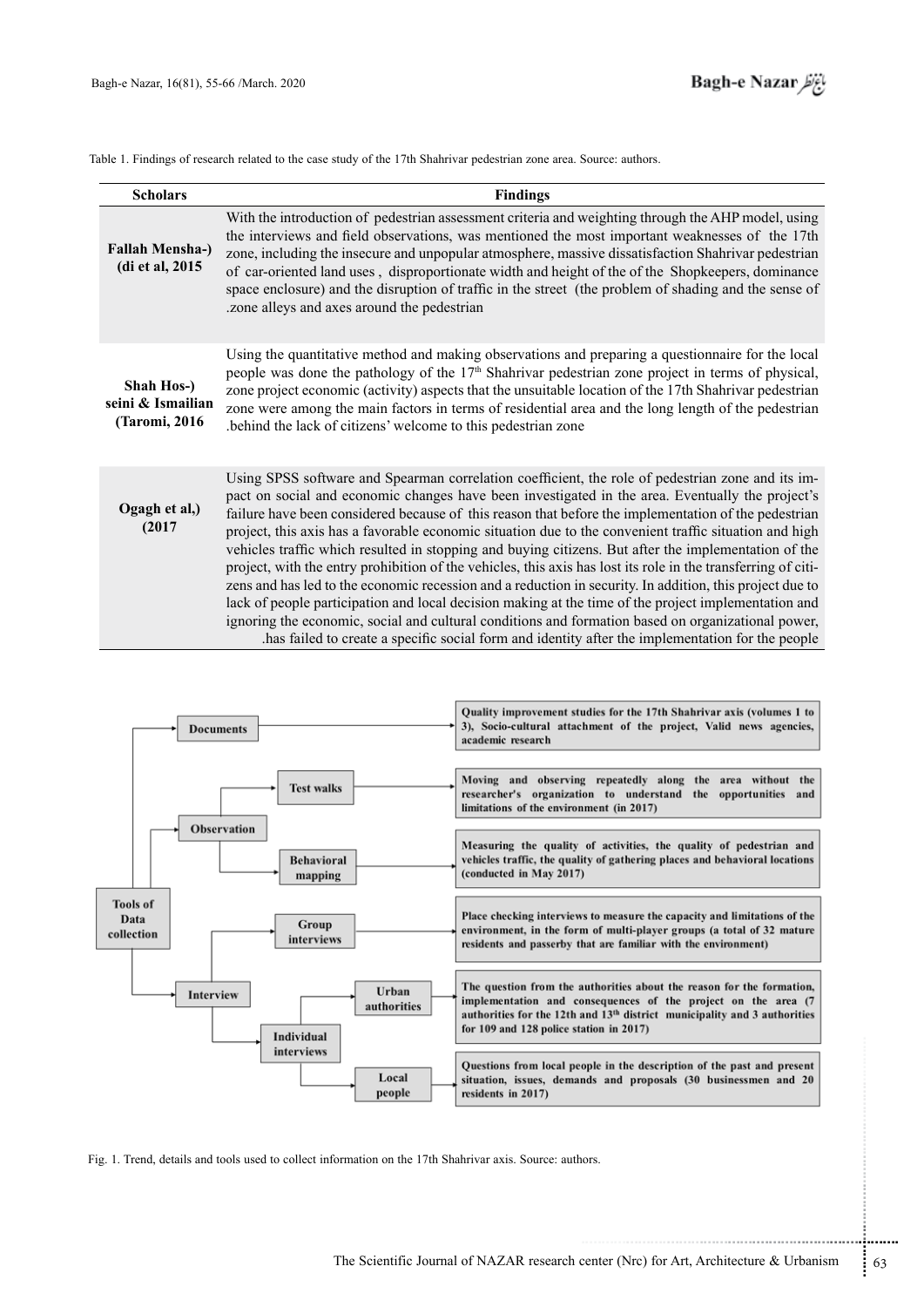necessary considerations have been stated to resolve the above issues in order to help the improvement of the quality and success of this pedestrian zone and the future project of urban pedestrianization.

## **Introduction and analysis of the area of the 17th Shahrivar pedestrian zone project in Tehran**

The 17th Shahrivar pedestrian zone project of Tehran was prepared by Bavand  $\&$  Arcolog Consulting Engineers and by the management of the beautification organization of Tehran municipality. This project has a cultural-ritual vision and according to project executives, has a long study background, in compliance with previously approved plan and in coordination with the demands of Tehran citizens. But unfortunately, the continuing problems of the project implementation for the local people. ultimately led to the reopening of a large part of the pedestrian zone to the vehicles (first stage: Shohada square to Shahbazi street, January 2012 and second stage: from Shahbazi Street to Safa Crossroads, October 2016). Nevertheless, the area of the 17th Shahrivar pedestrian zone project continues to suffer from major problems such as lack of economic prosperity, insecurity and social anomalies (mainly in the remainder part of the pedestrian zone). In  $Fig.$  $2 \&$  Fig 3, we introduce the important characteristics of the area and the pedestrian zone project, based on documentary and field studies.

# **Discussion and findings expression; explanation of failure factors and considerations** for its success

The present research based on derived themes from research data collection tools including documents, interviews and field observations, has identified the three main categories of the project failure: "Lack of proper need assessment, feasibility study and providing infrastructure for implementation of the project", " Marginalizing local people in the process of planning and implementation" and "Widespread and macro issues and challenges of the project (economic, political and management)"(Fig. 4), which are explained in the following:

Lack of proper need assessment, feasibility study and providing infrastructure for Creation of the 17th Shahrivar pedestrian zone

The question is what was the need to change this street to the pedestrian zone? Based on the findings, there were troubles of motor vehicles and car showrooms (including air pollution, noise pollution, low safety and comfort of pedestrians, occupation of street space by vehicles and ethical abnormalities of some shopkeepers) in this street, but was not there the ability to overcome these problems with the walkability policies other than pedestrianization? Although car-oriented created problems in this street, the life of the street was completely dependent on motor vehicles. The economic prosperity and security of the street as the primary needs of being in a city environment, were driven by a lot of vehicles and pedestrians on the street and the high passing role of the street.

It seems that the feasibility of this plan was done further in terms of management readiness, because district 12 municipality had a background of doing such projects. Also located on the eastern edge of Tehran's historic zone, the establishment in the central region of the city with proper access and having a densely populated texture, was another positive feature of the area for the creation of the pedestrian zone. On the contrary, the most important weakness of the location of the area was the car-oriented business units of the 17th Shahrivar axis. With the creation of the pedestrian zone, most commercial parts should be subject to change. Even Imam Hossein Square to the Safa crossroads, which had pedestrian activities (existence of the Shahrestani market, the presence of clothing and jewelry business units), most of their customers were from other parts of the city and sometimes with private vehicles, due to the riding proper communication position between the area and other parts of the city. Thus, with the creation of the pedestrian zone and thereby reducing accessibility, most business units lost half or most of their customers.

One of the other weaknesses was the non-standard pedestrian zone location on a 1250-meter long axis with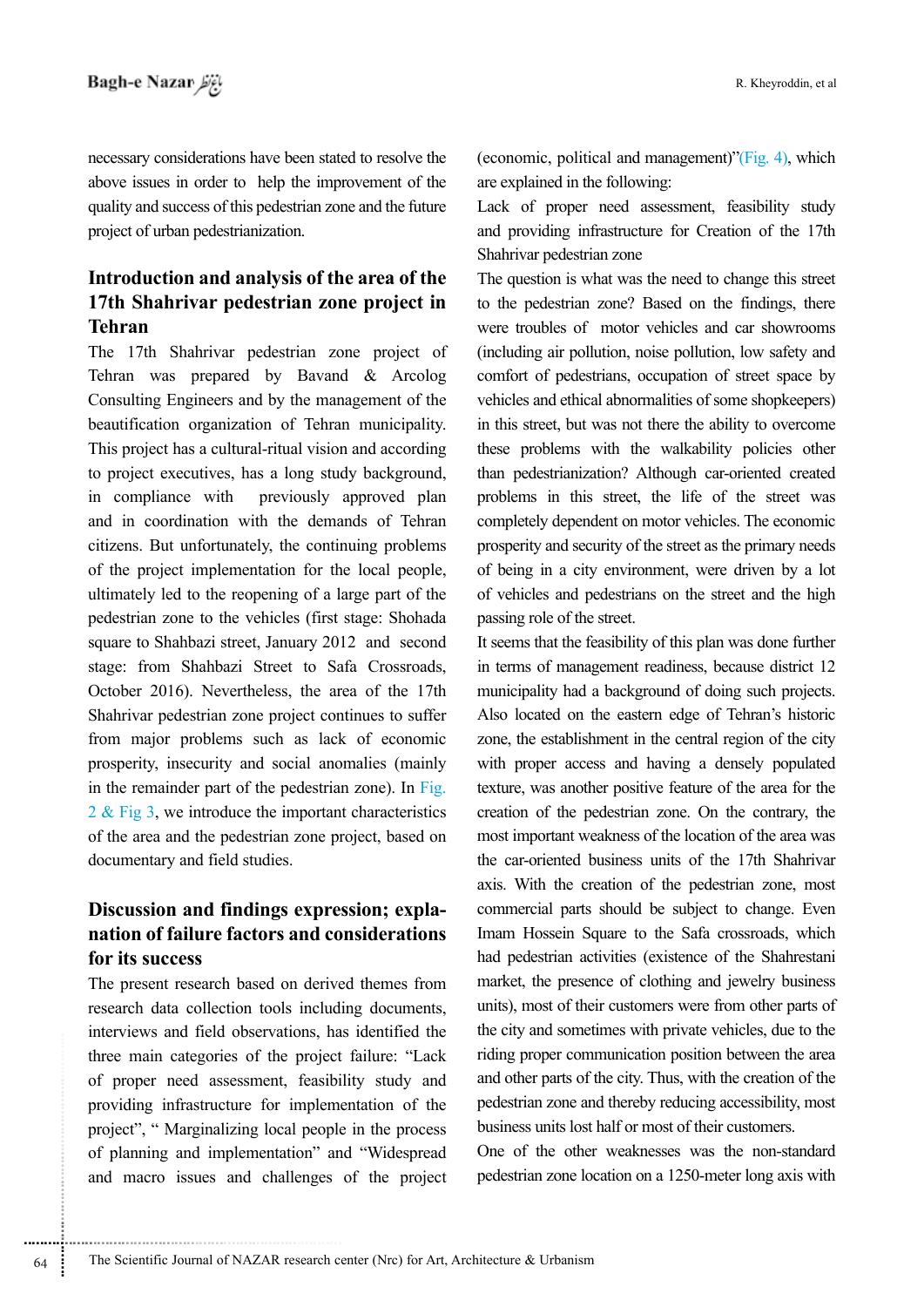

Fig. 2. Characteristics of the 17th Shahrivar pedestrian zone project in Tehran. Source: authors.

inadequate peripheral quality for walking for Activating the facades of this axis during the day, required gradual and intelligent planning for changing the economic activities and spending a great deal of money. That would be if the pedestrians were willing to walk on this long way. Another issue was the existence of a crime and social anomaly area, with an old background near Imam Hossein square. This problem, along with the fact that the creation of a pedestrian zone (especially in the first days) because of reducing the presence of users in space, can create a place for the activities of most unhealthy people<sup>2</sup> suggested that the occurrence of insecurity and social anomalies was predictable on the 17th Shahrivar pedestrian zone. Insecurity has become an obstacle to the project prosperity by becoming one of the main

reasons for the growing criticisms and dissatisfaction of authorities and local people from the project, because in such a situation, it was difficult to carry out gradual and accountable executive actions.

Ementation of the plan was to make a<br>ng the car-oriented business units and<br>to deal with crime area. Then, after<br>ressful implementation of the providing<br>easures for the project, they had to get<br>eement to the plan and then In addition to discussing the low need and potential of the area for making pedestrian zone, the executives did not make the necessary infrastructure for pedestrian zone. The most important required infrastructures before the implementation of the plan was to make a plan for changing the car-oriented business units and to make a plan to deal with crime area. Then, after gradual and successful implementation of the providing infrastructure measures for the project, they had to get local people agreement to the plan and then firstly the way should become tentatively a pedestrian zone for a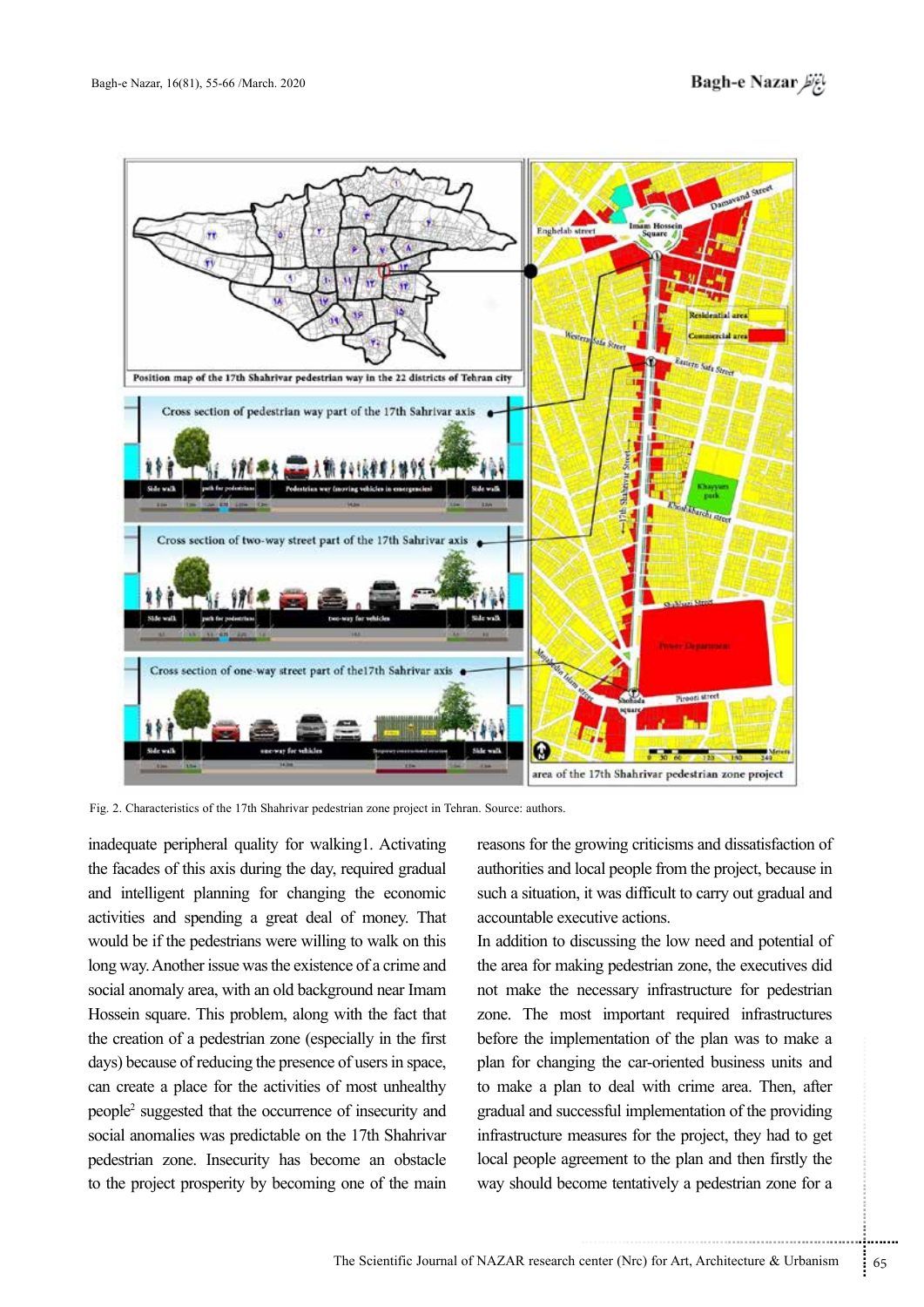| <b>Characteristics of</b><br>the area before the<br>implementation of<br>the project | The passing role with a large traffic of pedestrians and vehicles (The presence of many buses), Car and<br>exchange, Noise pollution and air pollution, Commercial edge and residential interior motorcycle Services<br>Having some old and deteriorated areas, ,texture, Insecurity background around Imam Hossein Square<br>The inappropriate visual landscape of the $17th$ Shahrivar street                                                                                                                                                                                                                                                              |
|--------------------------------------------------------------------------------------|--------------------------------------------------------------------------------------------------------------------------------------------------------------------------------------------------------------------------------------------------------------------------------------------------------------------------------------------------------------------------------------------------------------------------------------------------------------------------------------------------------------------------------------------------------------------------------------------------------------------------------------------------------------|
| The reasons for the<br>formation of the<br>project                                   | Responding to the cultural and recreational needs of citizens, the existence of the improvement plan for<br>Imam Hossein Square and Shohada Square in the previously approved plans, Historical and cultural back-<br>ground (The highlight role in the events of the Islamic revolution) of Shohada Square and Imam Hossein<br>Square, Locating on the eastern edge of the historical texture of Tehran and the necessity of observance of<br>walkability policies, The possibility of transferring some part of the street traffic load, due to the expansion<br>of the underpass of Imam Hossein square and the construction plan of the Imam Ali highway |
| The process of the<br>project implemen-<br>tation                                    | decision, Hasting (to reach the deadline), Not paying attention to the collective Imperative and up-down<br>will, Lack of adequate stakeholder consultations (minimal information and lack of people involvement in<br>the plan), Physical and visual view, The lack of holistic, The Lack of the plan flexibility                                                                                                                                                                                                                                                                                                                                           |
| The implications of<br>the project in the<br>area                                    | The main positive consequences of the project: Providing space for cultural and religious ceremonies in<br>disturbance (mainly car show-Tehran, Providing comfort for residents from vehicle and some businesses<br>rooms), Landscape improvement of the 17th Shahrivar axis                                                                                                                                                                                                                                                                                                                                                                                 |
|                                                                                      | The main negative consequences of the project: Reducing accessibility, Decreasing economic prosperity,<br>Reducing security, Increasing social anomalies, Landscape degradation of Imam Hossein Square by creat-<br>ing iron walls around the square                                                                                                                                                                                                                                                                                                                                                                                                         |

Fig. 3. presentation of the local properties of the studied area and the approximate area of its effect. Source: authors.



Fig. 4. The main themes and categories of the failure of the 17th Shahrivar pedestrian zone project in terms of data collection tools. Source: authors.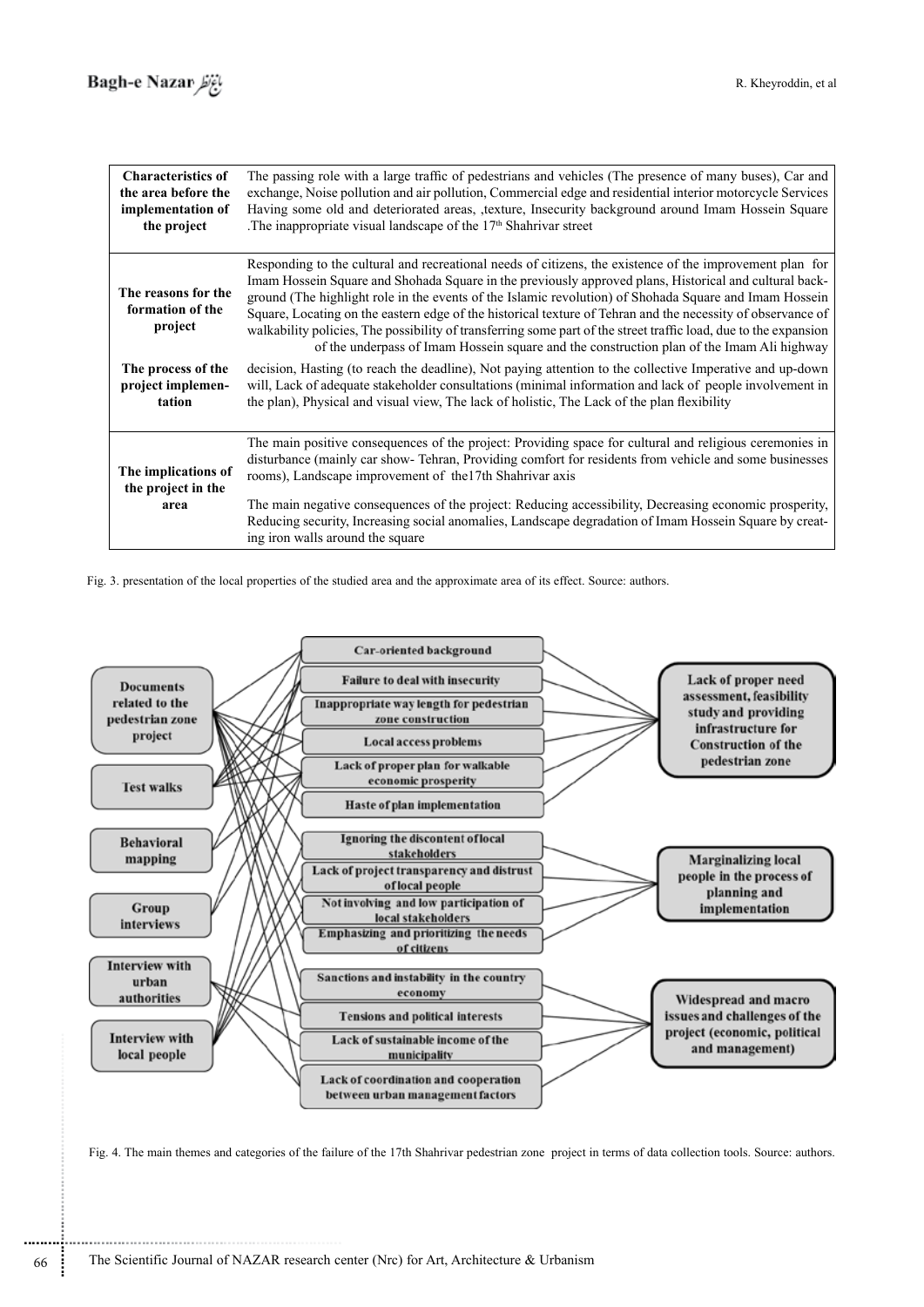certain time. Finally, in the case of positive feedback and signs, a permanent pedestrianization should be launched in 17th Shahrivar axis. Passing this process, it could increase the success of the project against its .failures

# **Marginalizing local people in the process of implementation and planning**

People participation in the 17th Shahrivar pedestrian zone project, the large urban project with a lot of social function and effects, was at the low level of informing the local people about the decision to build a pedestrian zone and asking partial questions about the area issues. Therefore, local people did not have an acceptable role in the process of planning and implementation of the project and were mainly dealt with the interests of the Tehran citizens, while the direct effects of the project were on local people. So, before the project started, it was necessary to ask local people about the satisfaction and agreement with the creation of the pedestrian zone and their views about the desirable quality of the pedestrian zone. This helped to identify the differences of views and interests in advocating for collective satisfaction.

The lack of involvement of local people with the project caused their resistances and riots (mostly businessmen) in the project implementation process, instead of using their local capital and knowledge to advance the plan. The local people, especially the businessmen, found a negative attitude towards the municipality and they considered this project in the interests of the municipality and not the interests of the people. Therefore, they did not cooperate with the municipality to improve the activities and operation of the commercial space (not willing to change their jobs, some of their shops keep closed) or by creating bustling, they were looking for a way to return to their pre-project state. In the end, they succeeded to reopen a large part of the way on the vehicles. These events led to some past business activities (such as car opened, which was completely incompatible with the showrooms or services for cars and motorcycles) reobjectives of the pedestrian zone project. Neglecting

the real role of the local people in the project text, the success of the project's goals has actually failed.

# **Widespread and macro issues and challenges** of the project (economic, political and management)

Macro issues such as "quarrels, tensions and political interests," "economic issues," and "lack of management coordination of various urban factors" have been the major barriers to proper implementation of the pedestrian zone project. Interests, quarrels and political tensions have greatly affected the project. As some authorities (members of the Islamic Council of Tehran City) believe that the issue of constructing a cultural pedestrian zone was set to achieve political goals and primarily the project has a political purpose and not a technical and expert purpose. Some evidence suggests that the origin of the cultural pedestrian zone project of the 17th Shahrivar axis was a decision at the high level of the municipality's management to construct a cultural pedestrian zone in Tehran which among the available alternatives, the 17th Shahrivar axis has been selected.

project, made it difficult to finance the<br>a negative impact on the implementation<br>and physical activity. This situation<br>the municipality of Tehran suffered from<br>nable incomes. So, perhaps one of the<br>produce into the comple It even seems that one of the main reasons for the acceleration of the creation and operation of the project, which reduced the quality of the proposed project was in addition to economic issues, political issues. After the project implementation, opponents and supporters of Tehran municipality started to criticize or praise the project and instead of co-operation, disrupted the process of improving the environment and advancing project affairs. The result was that the local people were. in a state of confusion and a dilemma between the state of the pedestrian zone and the hope of returning to the previous state (riding mode).Also, the recession and the reduction in density sales revenues due to the reduction in oil revenues because of economic sanctions that coincided the beginning of its intensification with the creation of the project, made it difficult to finance the project and had a negative impact on the implementation of the project and physical activity. This situation occurred when the municipality of Tehran suffered from a lack of sustainable incomes. So, perhaps one of the main reasons for not completing the complementary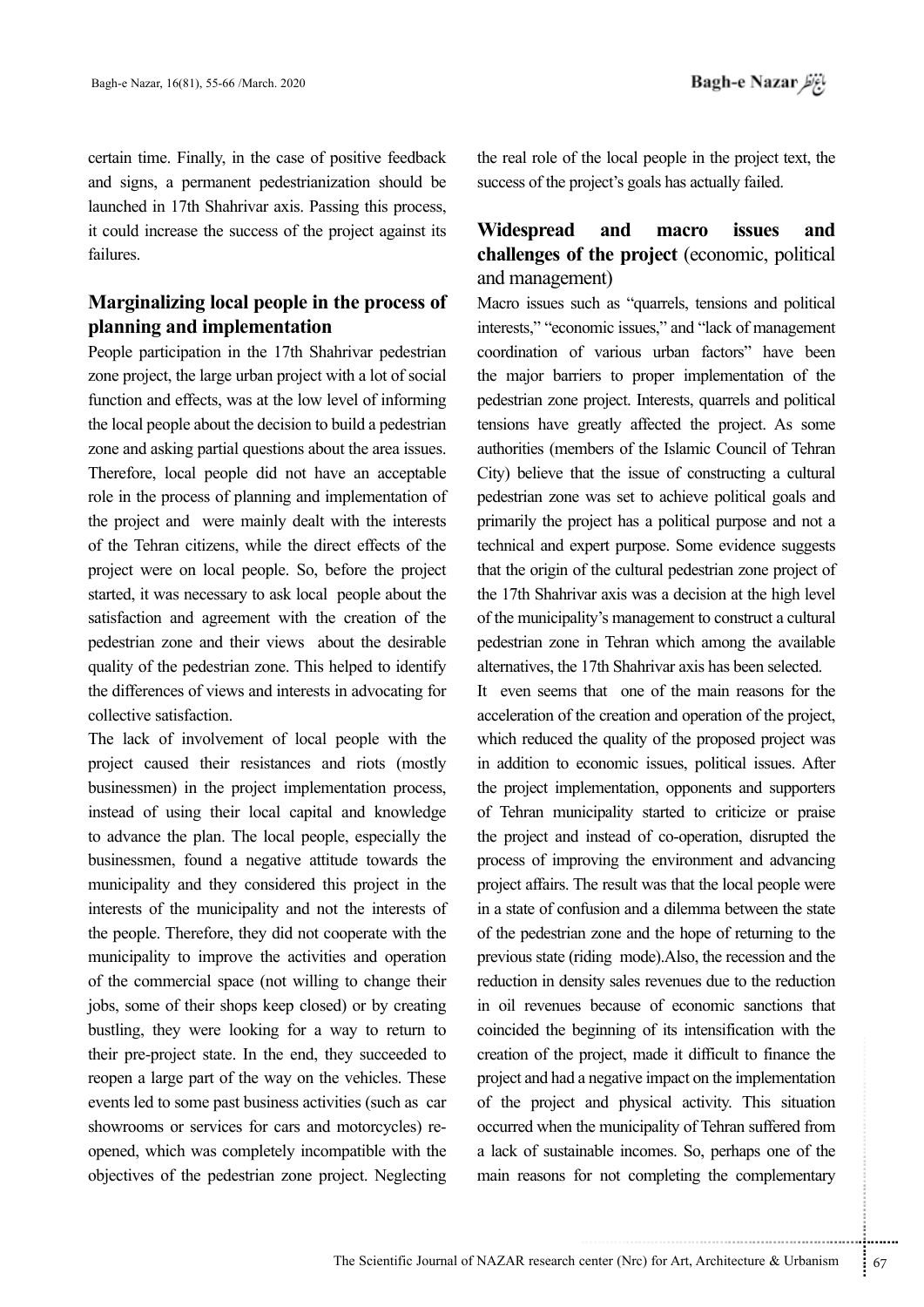projects of the pedestrian zone project, such as creating cultural uses, supporting the shopkeepers to pay damages and changing their activity and or organizing the Shahrestani market, was lack of funding. The other huge issue was the lack of coordination in collection of urban management, which caused the lack of proper interaction and coordination among the responsible organizations to resolve the problems. Each city management organization followed its own interests and plans. The tangible example of this problem in 17th Shahrivar axis was the lack of proper cooperation between the municipality and the police force. The municipality and the police force, each one with arguable reasoning, blamed the other side for security problems and social anomalies. In this context, the undeniable issue was the existence of numerous social anomalies that the entity was unable to deal with it (The presence of homeless beople, people with moral corruption, addicts, etc.). Consequently, conflicting approaches, and sometimes one-sided approach in large-scale missions of urban activists was one of the other factors of the project failure.

#### **Conclusion**

The present article knew that previous studies despite the emphasis on the failure of the 17th Shahrivar pedestrian zone project, have regarded slightly to

explain the root causes of the failure project. Therefore this article tried to analyze these failure causes of the 17th Shahrivar pedestrian zone project with proposed qualitative structure and greater emphasis on the procedural aspect. This aim helps to increase the success probability of the future pedestrianization project and to provide a fundamental tool for solving the issues of existent pedestrian zones, especially the area of the 17th Shahrivar pedestrian zone. The findings of the research in response to the main questions show that the major components of the project failure were "lack of proper need assessment, feasibility study and providing infrastructure for implementation of the project", " marginalizing local people in the process of planning and implementation" and "widespread and macro issues and challenges of the project (economic, political and management)". Each of these components influenced the function of the project due to its role and characteristics and based on the analysis provided, these components caused the project failure in achieving its objectives. In this section, the considerations have been expressed that can be taken to avoid these issues or to reduce and control their effects on the 17th Shahrivar pedestrian zone area  $(Fig. 5)$ . The issue that previous studies have neglected was the role of political, managerial and economic issues in the failure of the project. According



Fig. 5. Explaining the components and some possible considerations to improve the success rate of the 17th Shahrivar pedestrian zone project of Tehran. Source: authors.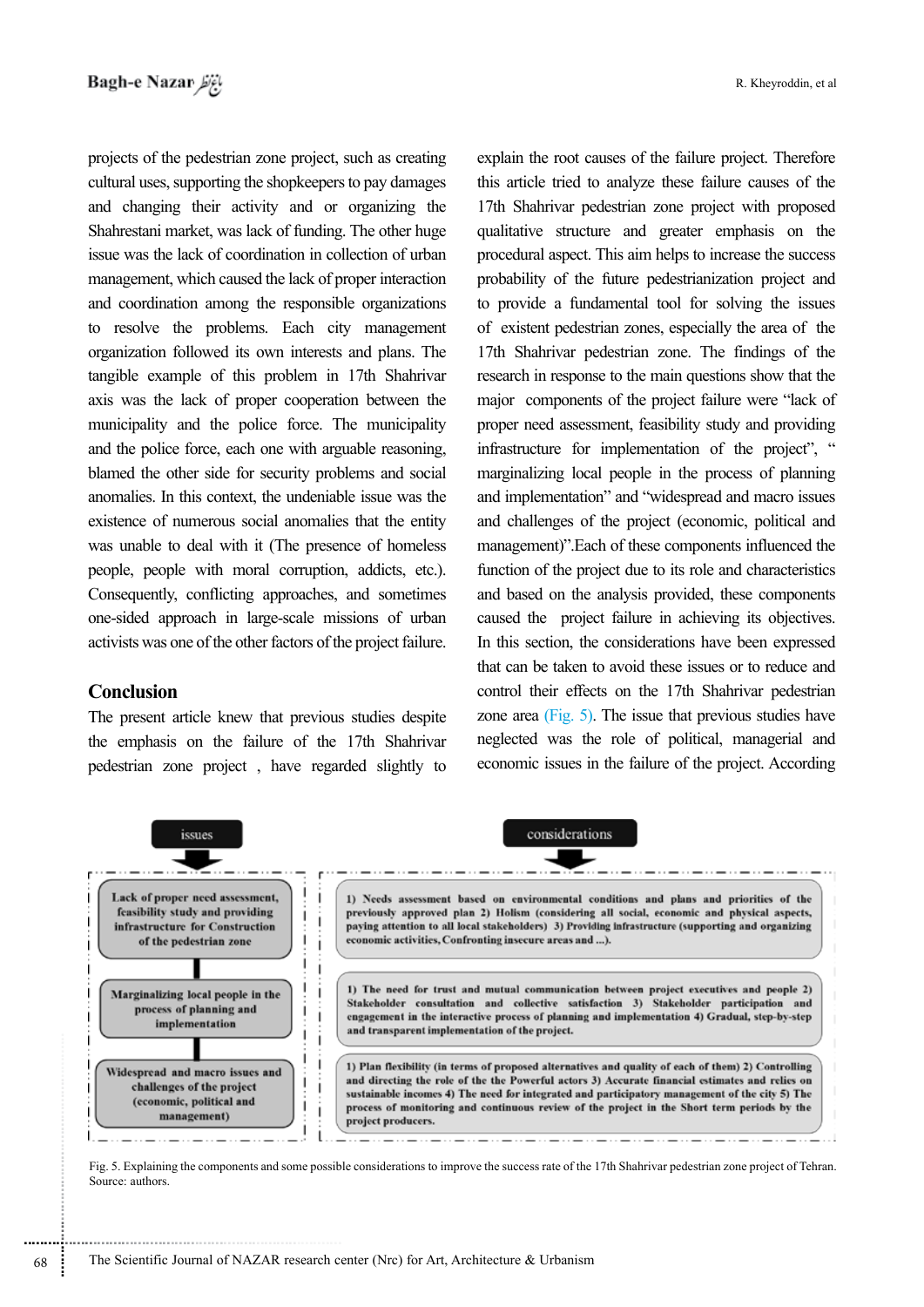to existing evidences, it looks that many problems in the process of defining, planning and implementing the project were not based on the weakness of expertise and ignorance of project executives, but the goals and conditions of management, politics and economics have been the cause. Urban management of Tehran city in the 17th of Shahrivar pedestrian zone project has used the pedestrian zone element as an element with a high social function and common in the urbanization of the world, by the outdated planning and management practices of previous decades. Despite the progressive goals of the plan in publicizing the urban spaces through the establishment of a pedestrian zone at a significant level of the 17th Shahrivar axis, the planning and management of this project was often from the top to the bottom, hasty and without the necessary flexibility which gradually abondon some of the early constraints of the plan (about the limited accessibility of the vehicles) in the late stages of the project. The experience of the 17th Shahrivar pedestrian zone indicates that the positive impacts of pedestrian zone creation on improving the quality of the environment are only possible if they are correctly located and have a sustainable and grassroots planning and management approach. Otherwise, the creation of pedestrian zones can have a reverse result and degrade the quality of the environment or even destroy the flow of public life in a wide area of a city and in practice, success in achieving goals is met with frustration.

#### **Endnotes**

1. Jan Gehl is considered a reasonable distance for most pedestrians around 500 meters. (The exact limit depends on the quality of the environment) (Gehl, 2010, 127).

2. Because pedestrian zones usually need to have a time period for prosperity and satisfaction of the people and support from investors

#### **Reference** list

• Bates, K. (2013). Making Pedestrian malls work: Key elements of successful pedestrian malls in the US and Europe. Terminal project, Presented in partial fulfillment of the requirements for the degree of Master of Community and Regional Planning, The Department of Planning, Public Policy, & Management, University of Oregon, USA. • Blaga, O. E . (2013). Pedestrian zones as important urban strategies in redeveloping the community-Case study: Alba Iulia Borough Park. Transylvanian Review of Administrative Sciences, 9(38), 5-22.

• Castillo-Manzano, J.I., Lopez-Valpuesta, L. & Asencio-Flores,

J.P., (2014). Extending pedestrianization processes outside the old city center; conflict and benefits in the case of the city of Seville. Habitat international. *Habitat International* (44), 194-201.

• Etesam, I & Nouri, M. J. (2017). Explaining the Failure Causes of pedestrianization Projects in Iran, case study: the 17th Shahrivar pedestrian zone of Tehran Metropolis. *Soffeh*, 27(76), 89-108.

• Falah Manshadi, E, Habibi, S & Rouhi, A. (2016). Urban walkways, from idea to practice; Evaluation of the pedestrian way of Tehran city market. Letter of Architectural and Urban Planning, 5(9), 45-63.

ha va forsat-hay ehdas-e piyad-e rah dar Tehran; arzyabi va • Falah Manshadi, E, Rouhi, A & Khodaverdi, O. (2015). Chalesh*moghayeseye tatbighi llpiyaderah-e mojod dar shahr-e tehran* [Challenges and opportunities for pedestrian zones construction in Tehran; Comparative evaluation and comparison of 11 pedestrian zones in the Tehran city Tehran: Tehran Research and Planning Center.

· Fallah Manshadi, E., Rouhi, A. & Khodaverdi Nelkhasi, O.(2014). Revising Iranian Experience in Establishing Pedestrian Zones: Surveying Strengths and Weaknesses of Pedestrian Zones in Tehran, J. Civil Eng. *Urban.*, 4 (2), 156-163.

• Francis, M .(2016). The making of democratic streets. Contesti. Città, territori, *progetti*, (1-2), 192-213.

· Gehl, J .(2010). Cities for people. Washington 1 Covelo 1 London : Island press.

• Gregg, K.  $(2018)$ . Conceptualizing the pedestrian mall in post-war North America and understanding its transatlantic transfer through the work and influence of Victor Gruen. *Planning Perspectives*, 34(4), 1-27.

e-Tehran's as a Natural-Social Walking trail. *Journal of Manzar*, 11 • Haji rezaei, F. (2019). Categorization of Various Pedestrians, Bam- $(47), 14-23.$ 

• Judge, C. (2013). The experiment of American pedestrian malls: Trends, analysis, necessary indicators for success and recommendations for Fresno's Fulton Mall. Fresno, CA: Futures Conference, Fresno State University. Retrieved from http://www. boulderdowntown.com/ files/docs/americanpedmallexperiment.pdf. • Kannouni, R.; Razavian, M.T. & Moslemi, A. (2016). Strategic Planning for Improving Spatial Qualities of Pedestrian Paths Landscape in Tehran (Case Study: 17 Shahrivar Pedestrian Path) Landscape Researchs in the city, 3(5), 67-93.

• Kashani Jou, K. (2010). Pedestrian ways from design basics to .Azarakhsh :Tehran.*features functional*

• Kott, J. (2017). A framework for research on pedestrian streets in America." UPLanD-Journal of Urban Planning, *Landscape &* environmental Design, 2 (2), 319-324.

Fehran: Azarakhsh.<br>
A framework for research on pedestrian streets<br>
anD-Journal of Urban Planning, *Landscape &*<br>  $g_n$ , 2(2), 319-324.<br>
& Kashani Jou, K (2010). Emergence of<br>
Tehran: Obstacles and opportunities. Internatio • Mofidi, M. S. & Kashani Jou, K .(2010). Emergence of pedestrianization in Tehran: Obstacles and opportunities. International 121-134. ,(1-2).2 *Developmen*t *Sustainable Urban of Journal*